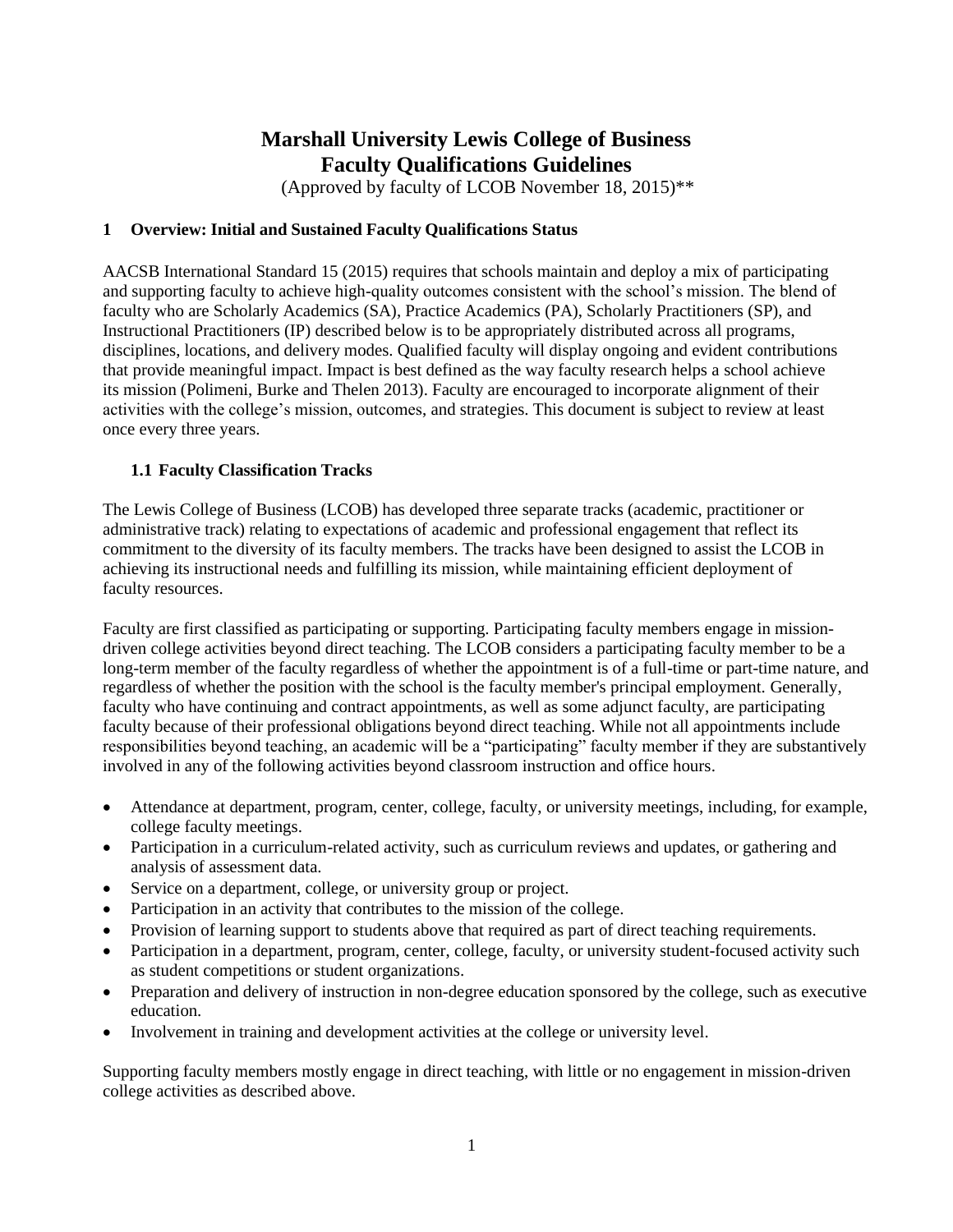Participating and supporting LCOB faculty are classified into one of three tracks typically at time of hire. Each track articulates expectations for the normal teaching load, as well as for academic and/or professional engagement activities. Performance expectations are noted in the context of a rolling fiveyear period. Exceptions to the requirements of the assigned track may be made on a case-by-case basis; however, those cases must be addressed following a formal review and approval by the appropriate division head and dean and are short-term in duration.

#### **1.1.1 Academic Engagement Track (SA and SP)**

This track is for faculty members who balance their efforts in teaching and research. For SA faculty, the teaching expectation in this track is six (6) courses per academic year {30 courses during a five-year period}. For SP faculty, the teaching expectation in this track is eight (8) courses per academic year {40 courses during a five-year period}. The scholarship requirement for SA and SP faculty will consist of academic engagement activities that include journal publications, as well as additional validating activities.

If a faculty member loses SA status because of failure to meet the minimum requirements, the faculty member is classified as "Additional" and is required to submit an Improvement Plan, to be included as a part of their Marshall University Annual Report Planning Page. The tenured faculty member will be allowed a12-month period from the initial date of assuming "Additional" status to execute the Improvement Plan. The Improvement Plan must include a detailed timeline of tasks that will be completed over the 12-month period and must be verified and approved by the faculty member's division head.

A tenured faculty member must make satisfactory progress in the 12-month period in completing the tasks outlined in the Improvement Plan to maintain a teaching load of 3 courses per semester. The faculty member's division head must verify satisfactory progress in the Improvement Plan. The Improvement Plan implementation and teaching load of untenured faculty who lose SA status will be determined at the discretion of the Division Head, Dean, Provost, and President.

#### **1.1.2 Practitioner Engagement Track (PA and IP)**

This track is for faculty members who balance their efforts in teaching and practice. Typically, the teaching expectation in this track is six (6) courses for PA per academic year {30 courses during a five- year period} and eight (8) courses for IP per academic year {40 courses during a five-year period}. The scholarship requirement for PA faculty will consist of academic engagement activities that include journal publications, as well as professional engagement activities that include "substantive and sustained practice or consulting activities." By contrast, the scholarship requirement for IP faculty will consist of academic and professional engagement activities that does not necessarily include journal publications, as well as professional engagement activities that include "substantive and sustained practice or consulting activities."

#### **1.1.3 Administrative Track**

LCOB Administrators below the rank of dean are normally expected to meet the initial qualifications for their faculty qualification categories. However, their five-year window currency requirement is reduced by two points, as follows. For SA, the requirement is 4 Academic Engagement Points with 2 coming from a journal article. For PA, the requirement is 4 Academic or Professional Engagement Points with at least two coming from substantive and sustained practice or consulting activities. Administrators with the rank of dean or above that hold a PhD are considered PA. Administrators with the rank of dean or above that do not hold a PhD are considered IP. Moreover, participation in AACSB conferences and seminars related directly to their areas of administrative responsibility (e.g., Assessment Conference for one responsible for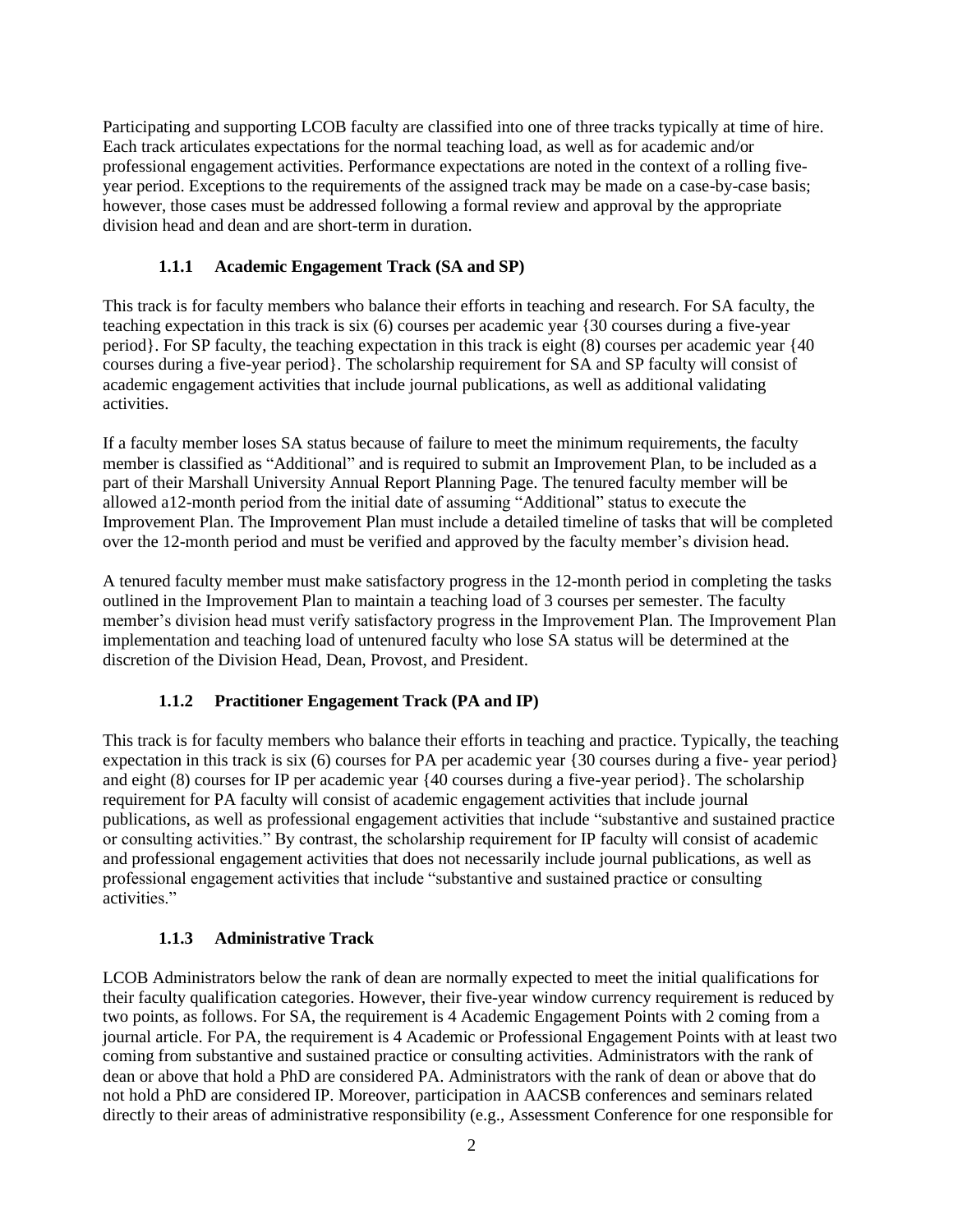Assurance of Learning and the Accounting Accreditation Conference for the accounting chair) are appropriate validating activities.

When a faculty member has completed her or his administrative assignment, the faculty member will be expected to transition back to her or his track prior to the administrative assignment. If at the time of transition, the faculty member does not meet requirements for the track he or she was on prior to the administrative assignment, then the faculty member will be allowed a 24-month period to meet the expectations of the prior track. In the case of a Dean or higher administrative appointment, the allowance will be 36 months. During the transition period, the faculty member retains the faculty classification that he/she held during their administrative appointment.

#### **1.2 Faculty Classifications**

#### **1.2.1 Scholarly Academics (SA)**

*Scholarly Academics (SA)* – In order to qualify for SA status, a faculty member will normally have a PhD (or ABD with prospect of timely completion) or terminal degree related to their area of teaching (e.g., JD for business law or ethics; LLM in Taxation). Faculty members who earned their doctoral degree within the last 5 years or have received ABD status within the last three years will be automatically granted SA status. For others, within the most recent five-year period, the SA faculty member must have at least 6 Academic Engagement points with a minimum of 4 points from journal publications and at leasttwo other validating activities.

Note: SAs can only earn points from the Academic Engagement list. However, validating activities can be drawn from either the Academic Engagement list or the Professional Engagement list.

#### **1.2.2 Practice Academics (PA)**

*Practice Academics (PA)* – In order to qualify for PA status a faculty member will normally have a PhD (or ABD with prospect of timely completion) or terminal degree related to their area of teaching (e.g., JD for business law or ethics; LLM in Taxation). In order to be considered as PA, the faculty member must also demonstrate substantial and sustained experience in the field, generally, at least 7 years. The threshold for meeting the experience requirement for PA exceeds the requirement for Instructional Practitioners (IP).

A total of 6 or more Academic or Professional Engagement points are required for PA status, with at least 3 points from Professional Engagement and at least 2 of the 3 Professional Engagement points from "substantive and sustained practice or consulting activities" (indicated in section 4.2). Additionally, within three years of hire (and rolling five-year windows thereafter), the faculty member will have (and maintain) at least two Academic Engagement points from journal publications.

#### **1.2.3 Scholarly Practitioners (SP)**

*Scholarly Practitioners (SP)* – In order to qualify for SP status a faculty member will normally have a master's degree related to their area of teaching. Additionally, the faculty member must demonstrate substantial and sustained experience in the field, generally, at least 5 years. This category is reserved for those who would normally be qualified as an Instructional Practitioner, but have engaged in scholarly activities. Within the most recent five-year period, the SP faculty member must have 6 or more Academic or Professional Engagement points with a minimum of 2 points from journal publications and at least two validating activities.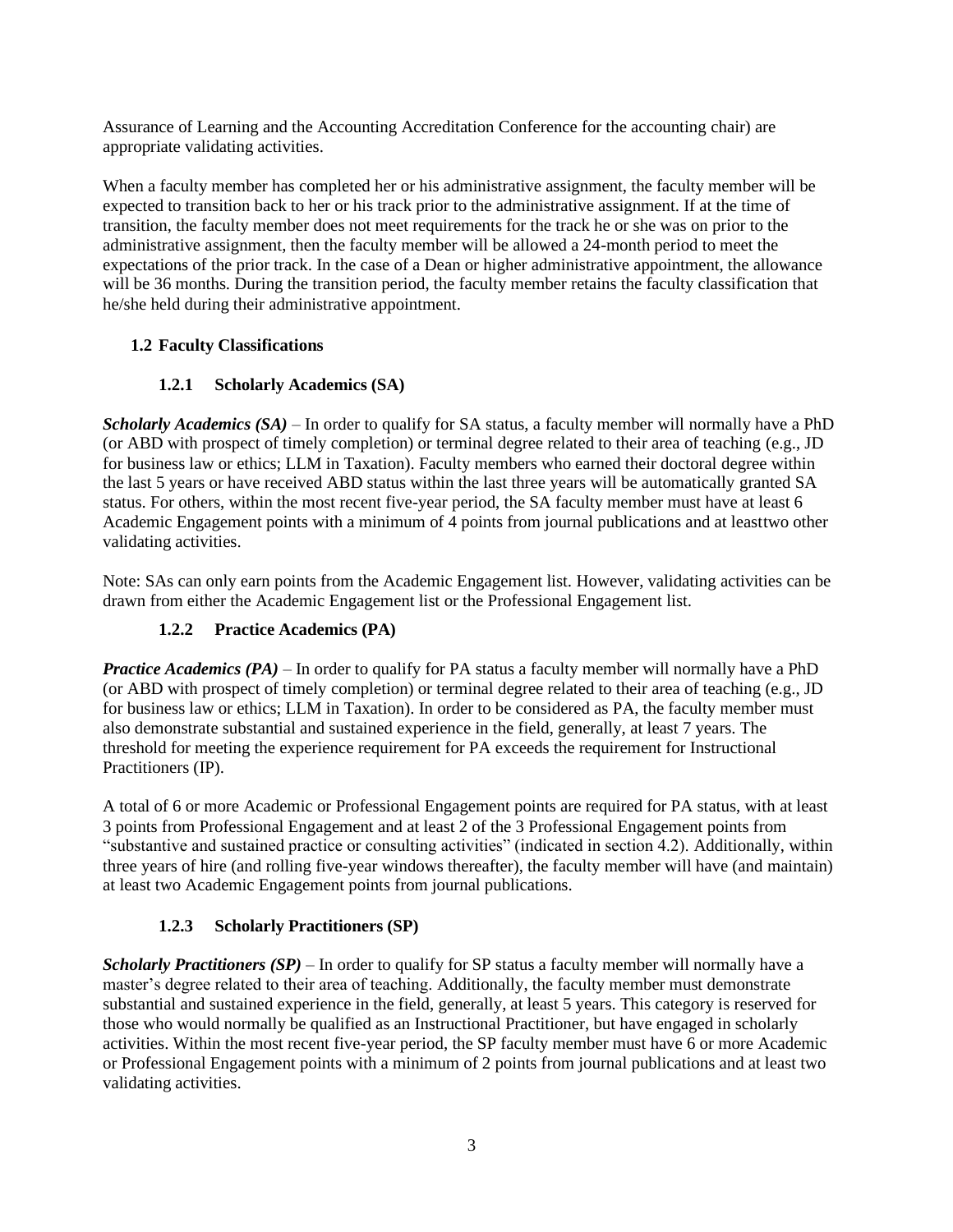#### **1.2.4 Instructional Practitioners (IP)**

*Instructional Practitioners (IP)* – In order to qualify for IP status a faculty member will normally have a master's degree related to their area of teaching. Additionally, the faculty member must demonstrate substantial and sustained experience in the field, generally, at least 5 years. Within the most recent fiveyear period, the IP faculty member will demonstrate currency in their field as evidenced by a total of 6 or more Academic or Professional Engagement points. At least one of those points must come from "substantive and sustained practice or consulting activities" (indicated in section 4.2).

#### **1.2.5 Additional**

Faculty members who do not meet expectations for any of the above categories will be classified as Additional.

#### **2 Transition between Faculty Classifications**

If a faculty member changes classifications, specific requirements needed to "meet expectations" will be determined by agreement among the faculty member, her or his respective Division Head and Dean.

#### **2.1 Scholarly Academic to Practice Academic (SA to PA)**

PA status may be earned after a substantive period of success in support of SA status. In this situation, PA status is based on a foundation of success as a SA faculty member establishing a substantive, successful scholarly record that can be converted and translated into successful levels of professional engagement with business or other organizations. Moving to PA status must be approved through appropriate LCOB processes. To earn and sustain PA status, academic/professional engagement activities must evolve to be dominantly reflective of the following required activities: (1) practice or applied quality peer reviewed journal article over the rolling five-year period; and (2) two or more points from substantive and sustained practice or consulting activities.

#### **2.2 Instructional Practitioner to Scholarly Practitioner (IP to SP)**

For an IP faculty member to evolve to SP status he or she must demonstrate and provide documentation of substantive and sustained engagement activities that are dominantly focused on the production of quality intellectual contributions and related validating activities. For SP status, the faculty member must produce at least two points from journal publications over the rolling five-year period and two (2) validating activities.

#### **3 Publication Classification Process**

The Research & Scholarly Activities Committee, a standing committee in the Lewis College of Business, is tasked with the additional duty to ensure the fair and just classification of faculty journal publications and thus, to ensure accurate reporting as it relates to faculty qualifications. Specifically, the Research & Scholarly Activities Committee will address journal publication issues of mission alignment and journal validation. Specific guidelines will be provided by the committee.

#### **3.1 Evaluating Impact: Mission Alignment**

The LCOB provides business education instruction in the broad areas of Accounting, Economics, Finance, International Business, Legal Environment, Management, Management Information Systems and Marketing. Therefore, it is expected that much of the scholarly output of the College faculty will be in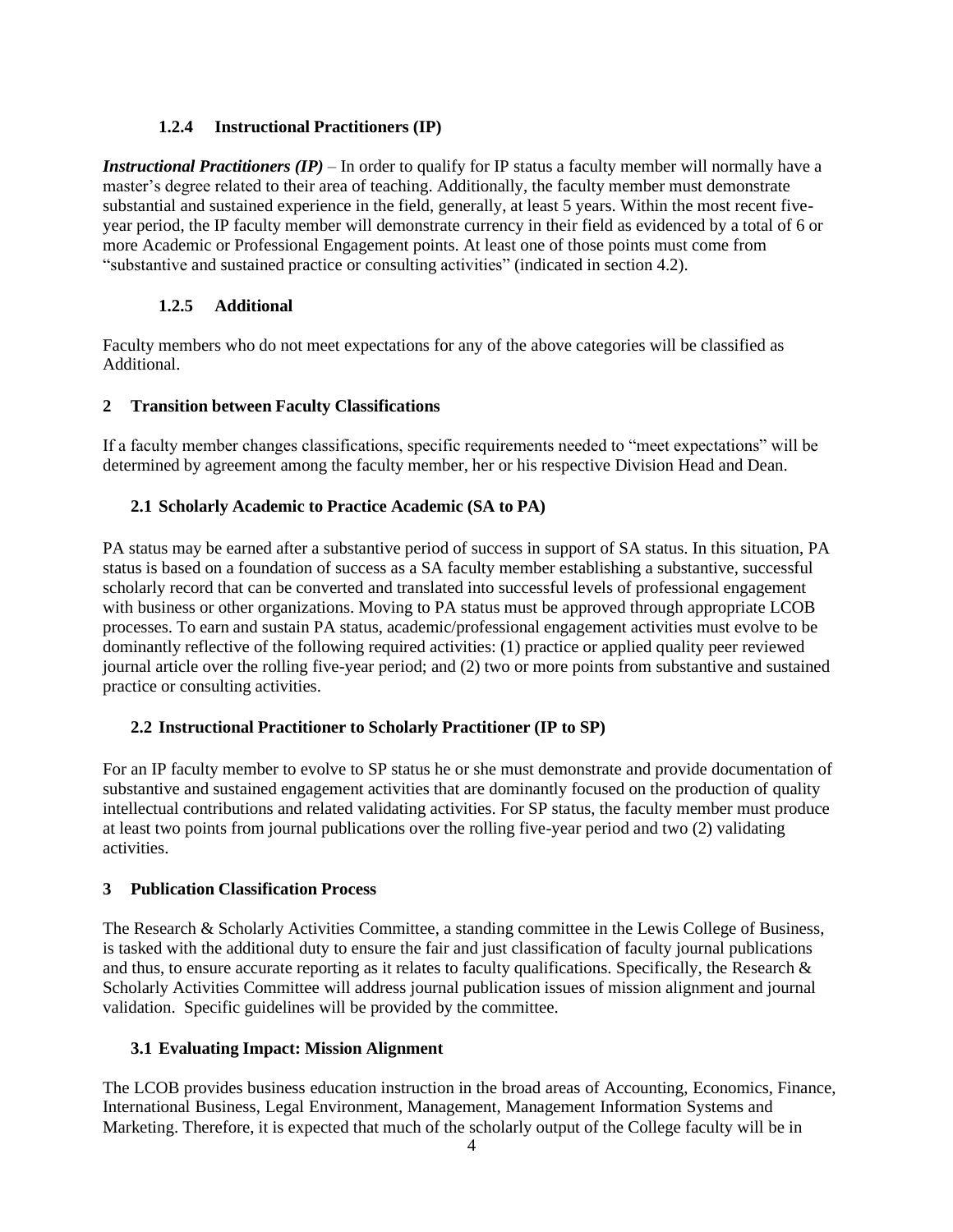these related disciplines. Additionally, the LCOB is mission driven, and as our mission emphasizes teaching and practice, peer-reviewed journal articles that demonstrate alignment with our mission will be assessed one additional point. Examples of articles considered to be mission aligned include articles that contribute to advancement in the practice of the disciplines and those that offer paths to improving the effectiveness of teaching. An article that simply includes a section about the practical implications of the subject matter does not meet the criteria to be assessed an additional point. Further, suggesting that the topic being researched is the topic one teaches is not sufficient evidence to earn an additional point.

The Research & Scholarly Activities Committee will evaluate journal publications to determine if they are aligned with the mission of the LCOB. Factors considered in this evaluation will include article content and journal placement.

Journal publications having teaching or practice content, as determined by the Research & Scholarly Activities Committee, will be assessed one additional point. Faculty who want their articles evaluated for mission alignment should submit the manuscript, a request form and a one page explanation of how the article aligns with the mission of the LCOB (see section 3.1).

#### **4 Academic and Professional Engagement Points**

Publications occurring before November 2015, when this document was adopted, will be grandfathered in under the old point system unless the faculty member requests their publications fall under the new system.

#### **4.1 Academic Engagement**

• Journal Publication\* (JP):

The LCOB follows the Australian Business Deans Council (ABDC) journal quality list to assign points for journal publications. This list was created by Australian and New Zealand business academicians and categorizes journals into 4 categories  $-A^*$ , A, B, C to signify journal quality. Many AACSB accredited business schools, including LCOB peer schools, have adopted the ABDC list. The 2019 ABDC list, which is the current version of the list, followed an extensive review conducted by expert panels and assessed journals relating to business and taxation law; economics; finance including actuarial studies; information systems; management, commercial services and transport and logistics; marketing and tourism; and other areas. It endorses 2,692 journals. The LCOB awards points to each ABDC category as follows:

- $A^* = 6$  points
- $A = 4$  points
- $B = 3$  points
- $C = 2$  points

 $Non-ABDC = 1$  point

- Non-ABDC journals only count for a three-year transitional period starting July 1, 2020 and ending June 30, 2023.
- Non-ABDC journals only include non-predatory journals. A list of predatory journals is maintained by the Department Chairs.
- Non-ABDC journals are similar to journals on Tier 4 of the previous LCOB journal list in effect from November 18, 2015, until June 30, 2020.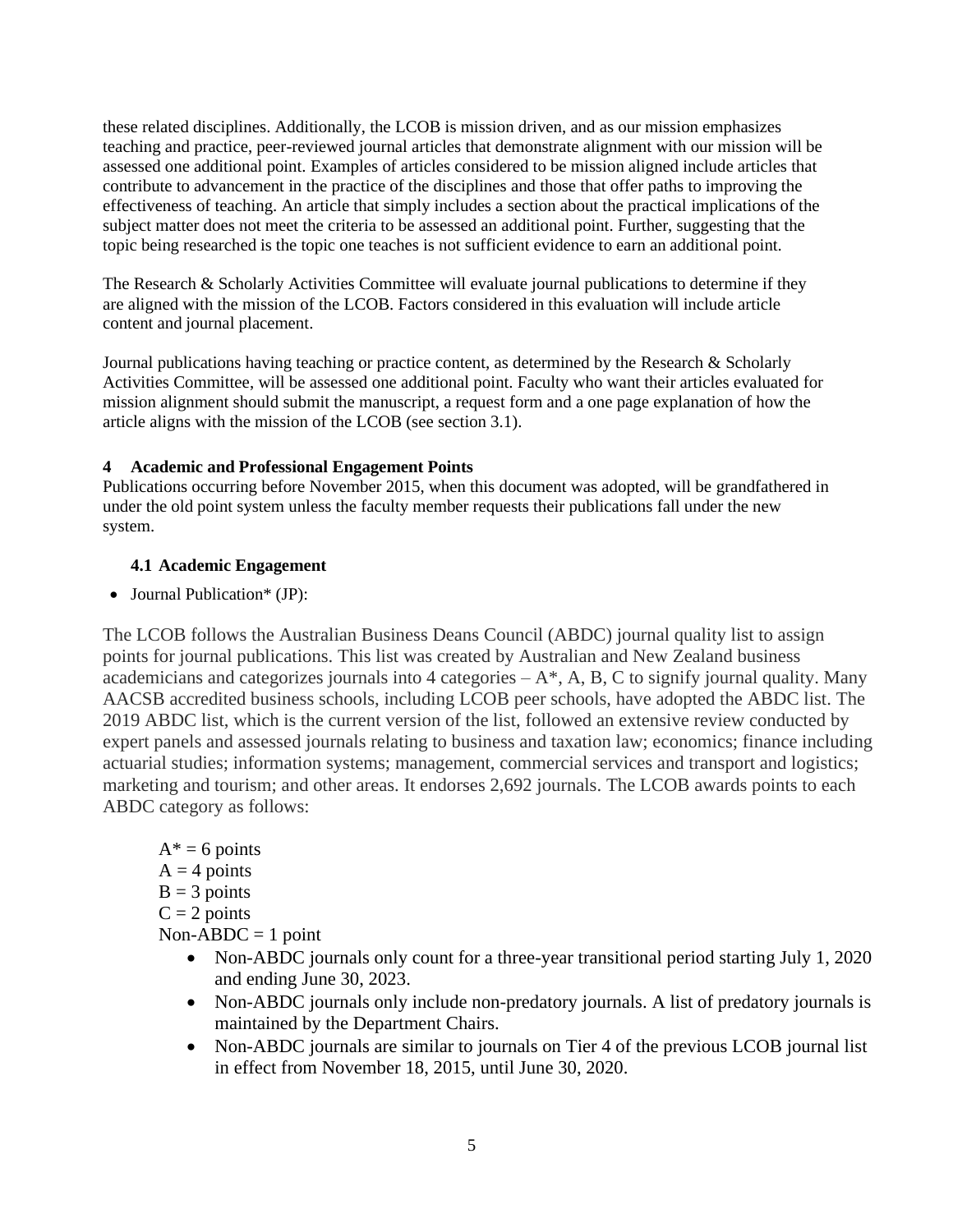Any previous submissions, under review manuscripts, and publications before the ABDC adoption date are grandfathered (counted) under the LCOB homegrown list tiering system that was in effect from November 18, 2015, until June 30, 2020.

The ABDC list gets updated about once every three years. Faculty can choose which version of ABDC list they want their manuscript to be considered. This option is available if either the submission or publication date happened during an ABDC update.

A high-quality journal may not be listed on the ABDC journal list in some rare instances. The attached, "Application for Inclusion and Tier Classification pf Journals**"** form allows LCOB faculty members who publish in a high-quality journal that is not listed on the ABDC list to request the journal be counted according to an ABDC tier (A\*, A, B, or C) (see attached form). The request should be made to the Research & Scholarly Activities Committee that will recommend to the dean. The dean has final approval. A list of these approved journals will be published on the college's website.

- Other Intellectual Contributions (ICs) worth 2 points each include:
	- Author of a scholarly book with significant circulation
	- An external grant in the amount of \$2000 or more
- Other externally validated ICs worth 1 point each include:
	- 1. A case
	- 2. A book chapter
	- 3. Development of an instructional software
	- 4. A paper/poster presentation at an international, national, or regional conference or a conference proceeding (Cannot count this if the journal publication is counted)
	- 5. Book or journal editor or current member of an editorial board
	- 6. A non-peer reviewed intellectual publication not counted above
	- 7. Individualized invitation to participate in a research conference
	- 8. Appointment as research scholar in an outside university
	- 9. A technical report
	- 10. An external grant less than \$2000

#### **4.2 Professional Engagement**

- Substantive and Sustained Practice or Consulting Activities:
	- 1. Creation and delivery of a professional education seminar (1 point per seminar)
	- 2. Leadership position in a professional organization (1 point per position)
	- 3. Consulting or active professional activity (150 hour minimum per year) (1 point per year maximum)
	- 4. Member of an Advisory Board or a Board of Directors (1 point per Board)
- **Other professional contributions worth 1 point each:**
	- 1. Session chair, panel member, or presentation at a professional conference
	- 2. Appointment or invitation to serve as a referee for a peer reviewed journal (1 point maximum)
	- 3. Continuous maintenance of active professional certification (1 point per certification; 2 points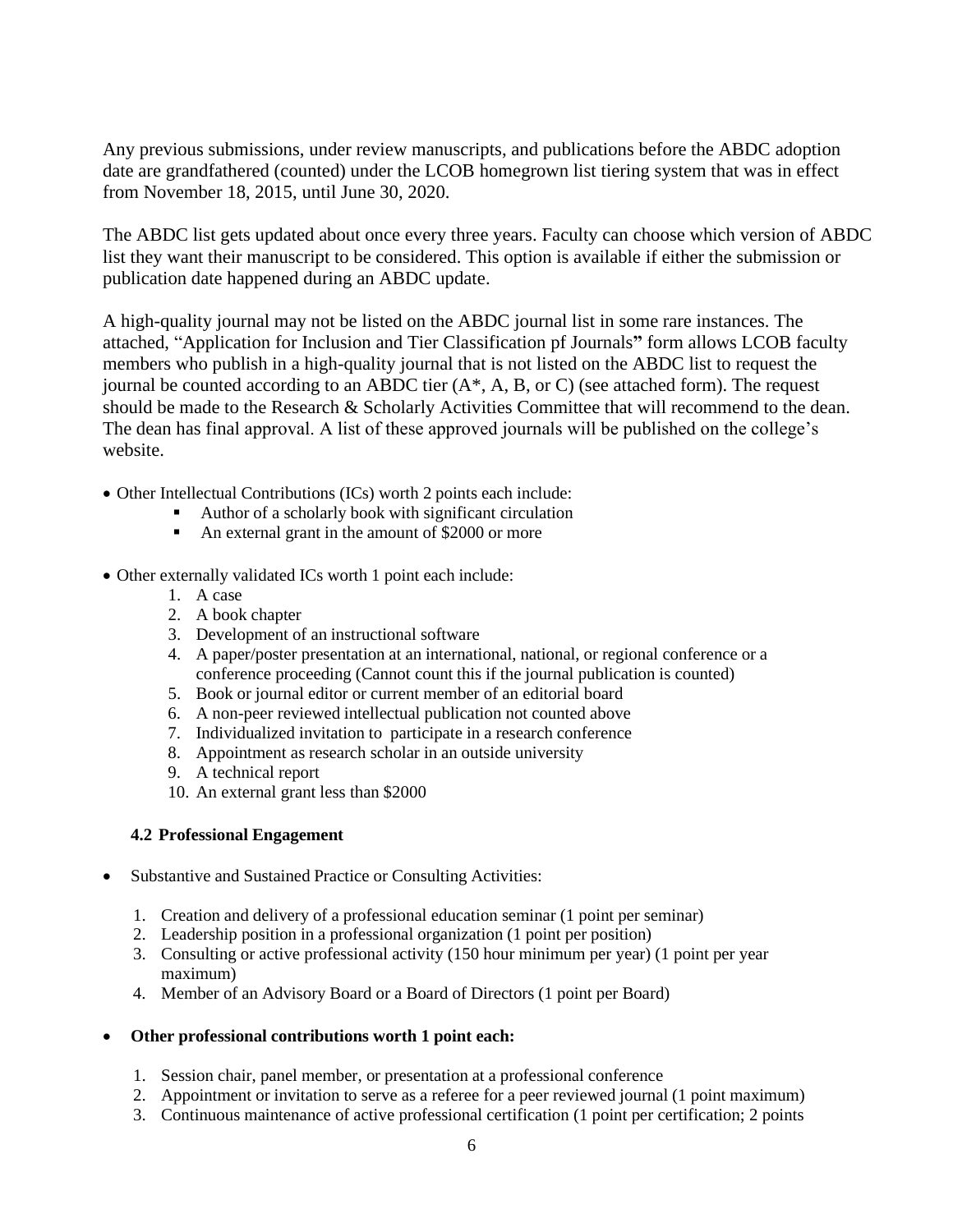maximum)

- 4. Extensive professional training (at least 15 hours) beyond certification requirements, as determined by the division head and verified by the Dean's office (1 point maximum)
- 5. Serving as an expert witness
- 6. Being named Researcher of the Year in the LCOB

#### **4.3 Validating Activities**

Any Professional or Academic Engagement activities above the minimum requirement can be considered validating activities. There are other validating activities that do not accrue points. Some examples of validating activities assessed zero points include:

- 1. Attendance at a professional or academic conference/workshop
- 2. Presentation to a local or regional professional organization
- 3. Earning Best Paper at a conference
- 4. Brown Bag lunch presentation
- 5. Submitted (but not accepted) journal publication

\*Note: The 5-year window for a JP begins at either the acceptance date or publication date (author's choice).

\*\*Updated July 8, 2021, to include Journal List Policy (Policy No. LCOB-1), to add the definitions of Participating and Supporting faculty, to change the name of Other faculty to Additional faculty, and to change the name of the Continuous Improvement Committee to the Research & Scholarly Activities Committee.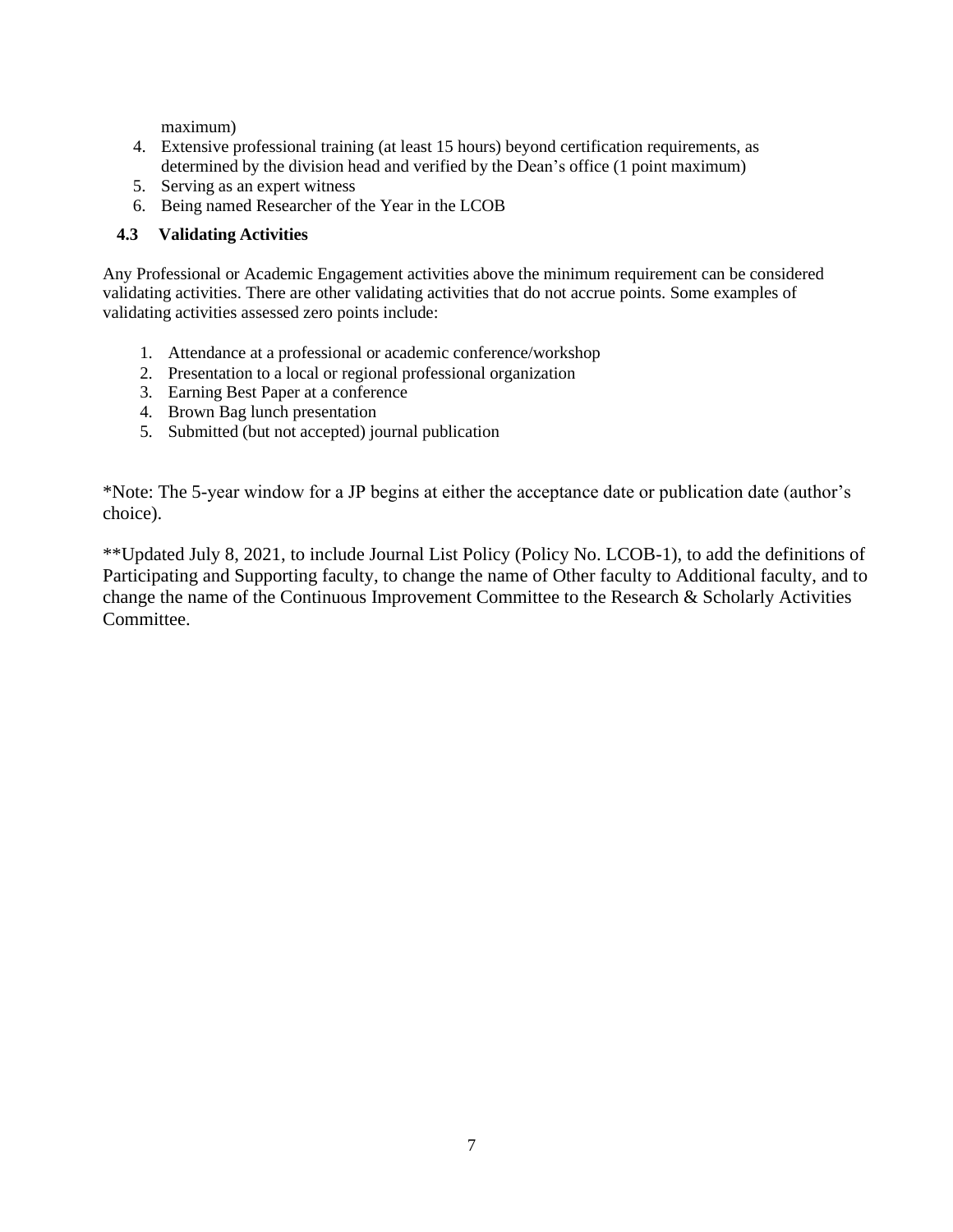### **Application for Inclusion and Tier Classification of Journals**

Brad D. Smith Schools of Business, Marshall University

Please submit the completed form along with any supporting documents or evidence to the Research  $\&$ Scholarly Activities Committee.

| Applicant name                                                                                                                                           |  |
|----------------------------------------------------------------------------------------------------------------------------------------------------------|--|
| Discipline                                                                                                                                               |  |
| Journal name                                                                                                                                             |  |
| Journal web address                                                                                                                                      |  |
| Journal publisher name                                                                                                                                   |  |
| <b>Journal ISSN</b>                                                                                                                                      |  |
| Article title                                                                                                                                            |  |
| Date of acceptance publication if applicable                                                                                                             |  |
| Is the journal blind peer reviewed? (Yes/No)                                                                                                             |  |
| Is it a new journal? (Yes/No) If yes, include<br>data first published.                                                                                   |  |
| Is it double-blind peer-reviewed? (Yes/No)                                                                                                               |  |
| H index (include source)                                                                                                                                 |  |
| Scientific journal ranking (SJR):<br>https://www.scimagojr.com/journalrank.php                                                                           |  |
| Journal impact factor (include source)                                                                                                                   |  |
| <b>SSCI</b> citation count                                                                                                                               |  |
| Journal acceptance rate (include source)                                                                                                                 |  |
| List other institutions (Carnegie R2<br>classification or above) that accept the journal.<br>Include name of the institution and tier<br>classification. |  |
| <b>Additional comments</b>                                                                                                                               |  |